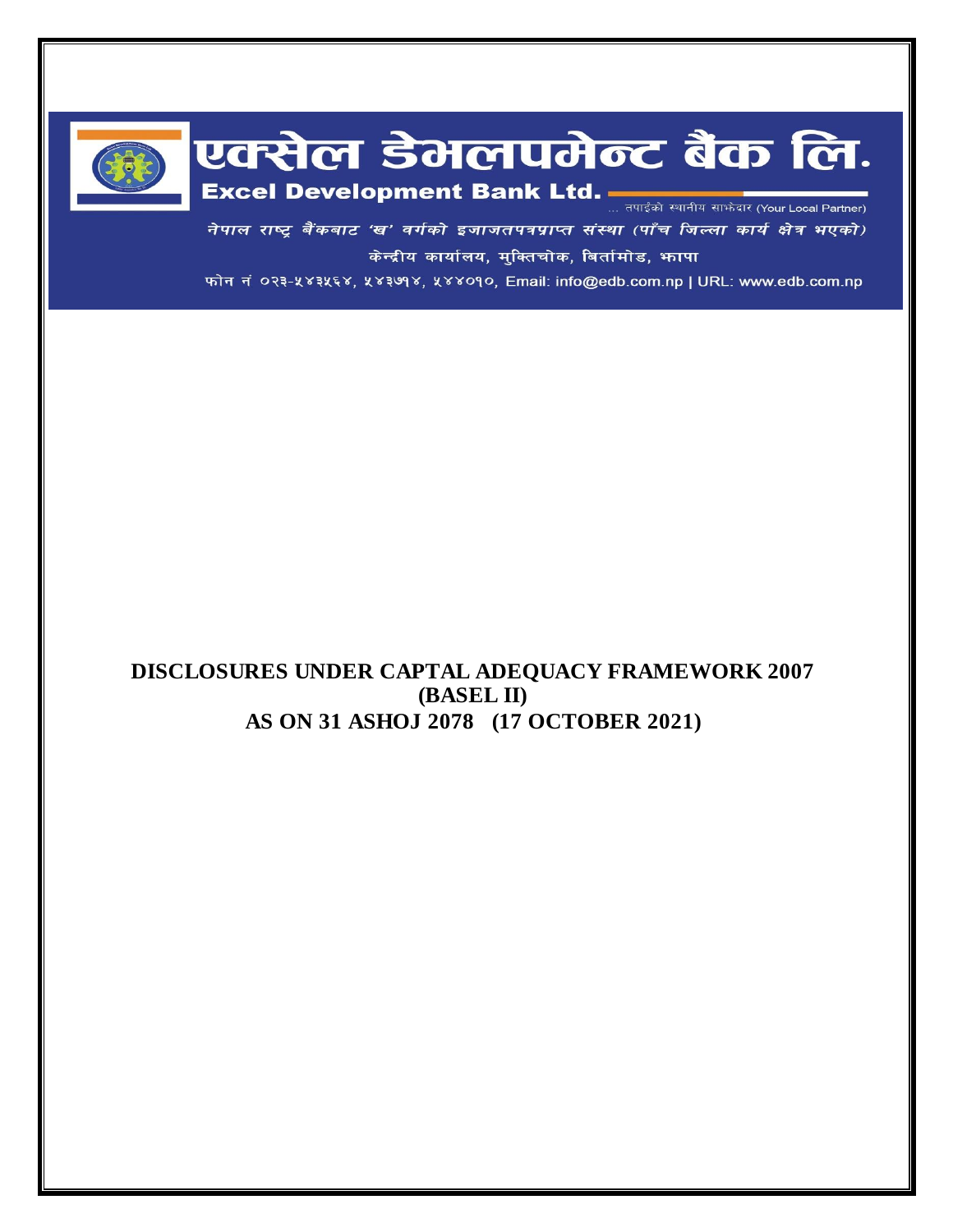#### **1. CAPITAL STRUCTURE AND CAPITAL ADEQUACY** I. **TIER-1 CAPITAL AND BREAKDOWN OF ITS COMPONENTS**:

|                  |                                                                     | <b>NPR('000)</b> |
|------------------|---------------------------------------------------------------------|------------------|
| S.N              | <b>Particulars</b>                                                  | <b>Amount</b>    |
| $\mathbf{1}$     | Paid up Equity Share Capital                                        | 908,455.77       |
| $\overline{2}$   | Irredeemable Non-cumulative preference shares                       |                  |
| 3                | <b>Share Premium</b>                                                |                  |
| $\overline{4}$   | Proposed Bonus Equity Shares                                        |                  |
| 5                | <b>Statutory General Reserves</b>                                   | 218,925.45       |
| 6                | Retained Earnings                                                   | 102,159.31       |
| $\boldsymbol{7}$ | Un-audited current year cumulative profit/(loss)                    | 18,299.29        |
| $8\,$            | Capital Redemption Reserve                                          |                  |
| $\overline{9}$   | Capital Adjustment Reserve                                          |                  |
| 10               | Dividend Equalization Reserves                                      |                  |
| 11               | <b>Other Free Reserve</b>                                           |                  |
| 12               | Less: Goodwill                                                      |                  |
| 13               | Less: Deferred Tax Assets                                           |                  |
| 14               | Less: Fictitious Assets                                             |                  |
| 15               | Less: Investment in equity in licensed Financial<br>Institutions    |                  |
| 16               | Less: Investment in equity of institutions with financial interests |                  |
| 17               | Less: Investment in equity of institutions in excess of limits      |                  |
| 18               | Less: Investments arising out of underwriting commitments           |                  |
| 19               | Less: Reciprocal crossholdings                                      |                  |
| 20               | Less: Purchase of land & building in excess of limit and unutilized | 151,237.92       |
| 21               | Less: Other Deductions                                              |                  |
|                  | <b>Total Core Capital</b>                                           | 1,096,601.90     |

#### **II. TIER-2 CAPITAL AND A BREAKDOWN OF ITS COMPONENTS:**

# **NPR('000) S.N Particulars** Amount 1 | Cumulative and/or Redeemable Preference Share 2 Subordinated Term Debt 3 Hybrid Capital Instruments - 4 General loan loss provision 130,782.54 5 Exchange Equalization Reserve 22.79 6 Investment Adjustment Reserve 7 Asset Revaluation Reserve - 8 Other Reserves **Total Supplementary Capital 130,805.33**

#### **III. INFORMATION ABOUT SUBORDINATE TERM DEBT**

The Bank does not have any subordinated Term Debt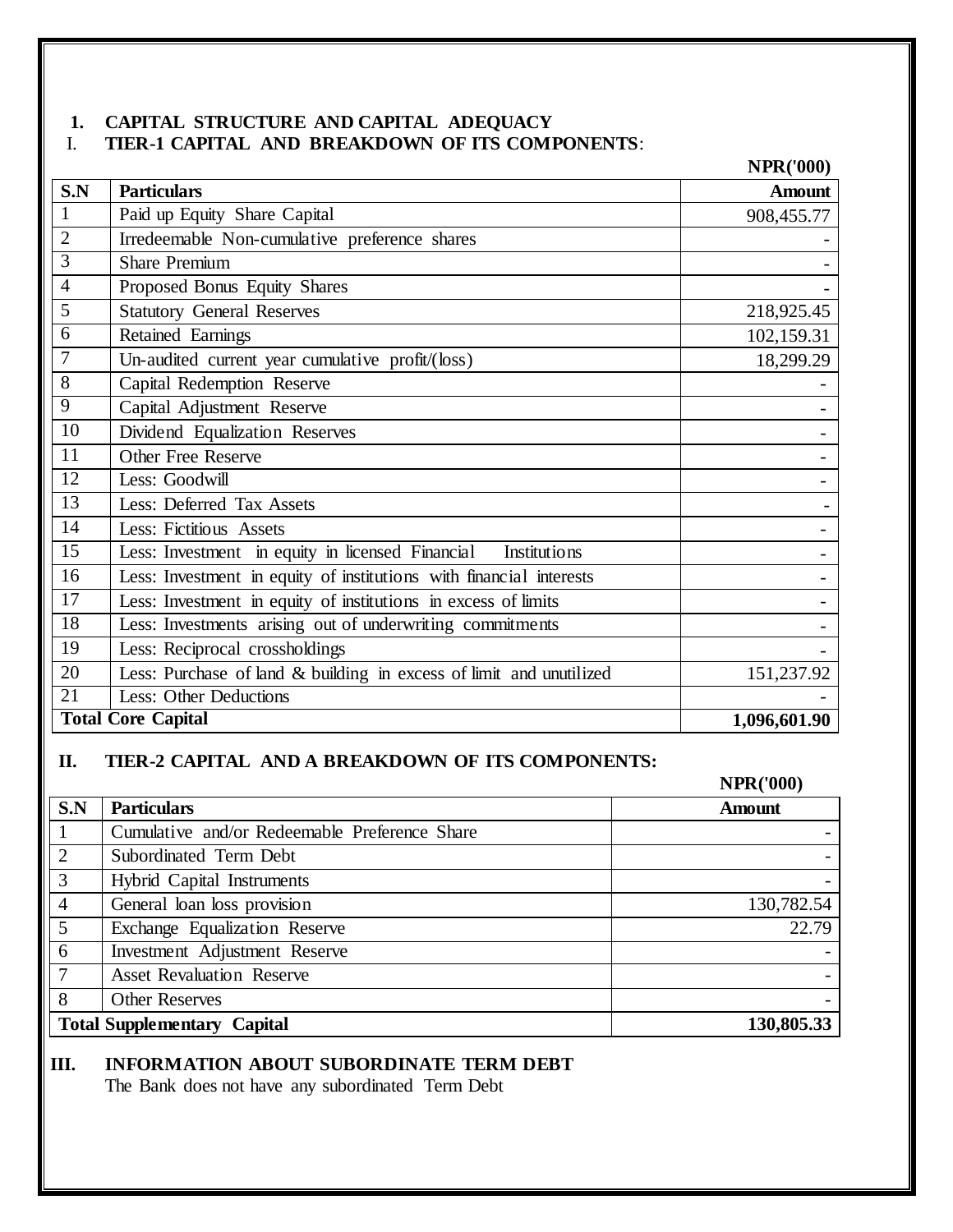#### **IV. DEDUCTION FROM CAPITAL**

|                                                               | <b>NPR('000)</b> |
|---------------------------------------------------------------|------------------|
| <b>Particulars</b>                                            | Amount           |
| Deferred Tax Assets                                           |                  |
| Purchase of land & building in excess of limit and unutilized | 151,237.92       |

# **V. TOTAL QUALIFYING CAPITAL**

|                                         | NPR(TOOO)    |
|-----------------------------------------|--------------|
| <b>Particulars</b>                      | Amount       |
| Total Core Capital (Tier I)             | 1,096,601.90 |
| Total Supplementary Capital (Tier II)   | 130,805.33   |
| Total Capital Fund(Tier $I + Tier II$ ) | 1,227,407.23 |

**NIDD**(1000)

#### **VI. CAPITAL ADEQUACY RATIO**

| <b>Particulars</b>                                                                                    | <b>Percentage</b> |
|-------------------------------------------------------------------------------------------------------|-------------------|
| Tier 1 Capital to Total Risk Weighted Exposures (After Bank's adjustments of Pillar II)               | $10.06\%$         |
| Tier 1 and Tier 2 Capital to Total Risk Weighted Exposures (After Bank's adjustments of<br>Pillar II) | 11.27%            |

#### **VII. Summary of the bank's internal approach to assess the adequacy of capital to support current and future activities**

The bank considers the capital adequacy requirement pursuant to the provision set by NRB. The Tier 1 capital ratio of the bank as at Ashoj end 2078 is 10.06% and the total capital ratio is 11.27%. The bank in its strategic planning cautiously considers the capital adequacy and manage capital adequacy required for the organization's growth.

#### **2. RISK EXPOSURE**

# **i. Risk Weighted Exposure for Credit Risk, Market Risk and Operational Risk**

|                        |                                                                                        | <b>NPR('000)</b> |
|------------------------|----------------------------------------------------------------------------------------|------------------|
| S.N                    | <b>Particulars</b>                                                                     | <b>Amount</b>    |
| a                      | Risk Weighted Exposure for Credit Risk                                                 | 9,611,558.19     |
| $\mathbf b$            | Risk Weighted Exposure for Operational Risk                                            | 850,764.48       |
| $\mathbf{C}$           | Risk Weighted Exposure for Market Risk                                                 | 280.42           |
|                        | Total Risk Weighted Exposures (Before adjustments of Pillar II)                        | 10,462,603.09    |
|                        | <b>Adjustments under Pillar II</b>                                                     |                  |
| <b>SRP 6.4a</b><br>(5) | ALM policies & practices are not satisfactory, add 1% of net interest<br>income to RWE |                  |
| <b>SRP 6.4a</b><br>(6) | Add% of the total deposit due to insufficient Liquid Assets                            |                  |
| <b>SRP 6.4a</b><br>(7) | Add RWE equivalent to reciprocal of capital charge of 2% of gross<br>income            | 119,212.90       |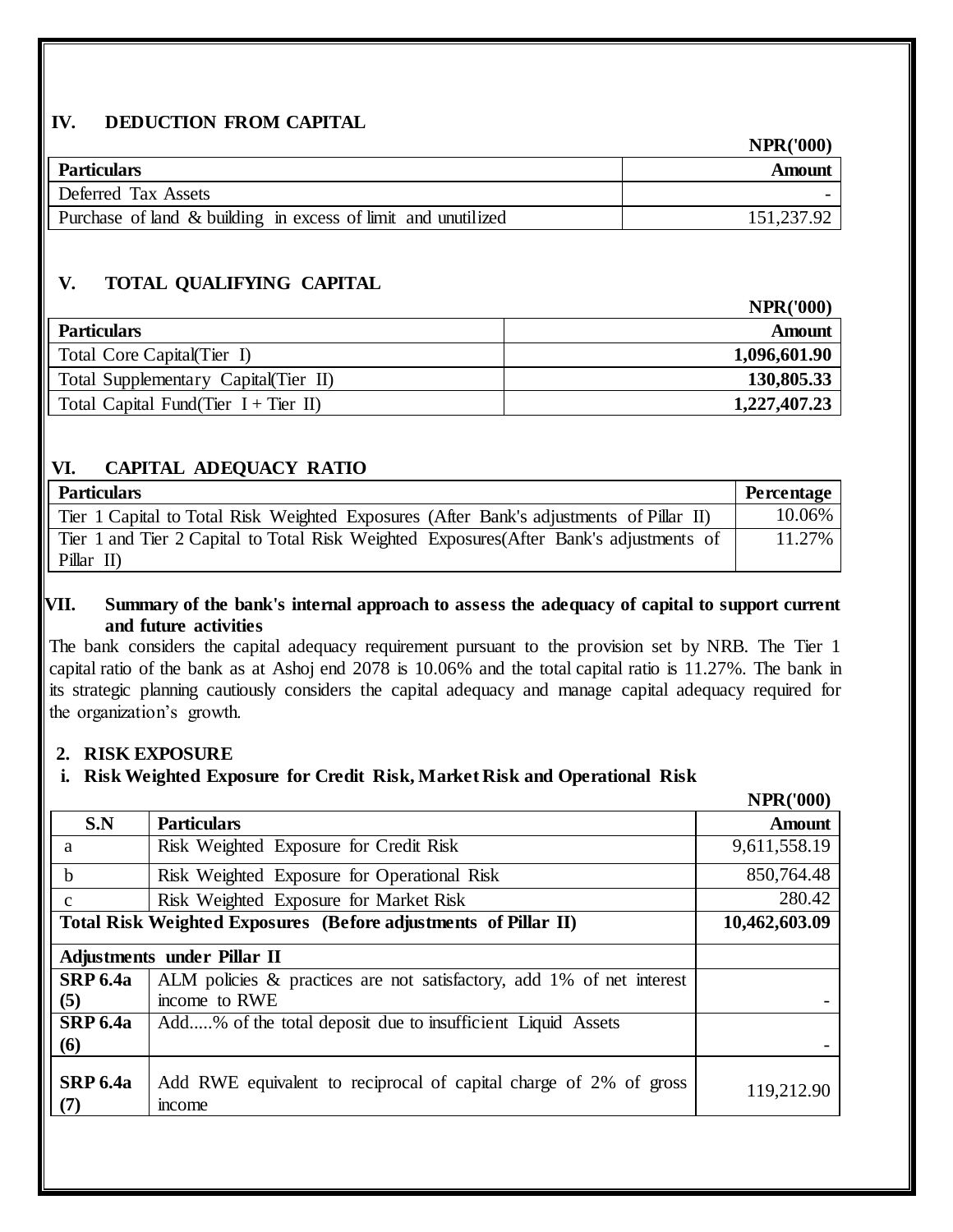| <b>SRP 6.4a</b><br>(9)  | If overall risk management policies and procedures are not satisfactory,<br>Add 2% of RWE | 209,252.06    |
|-------------------------|-------------------------------------------------------------------------------------------|---------------|
| <b>SRP 6.4a</b><br>(10) | If desired level of disclosure requirement has not been achieved, Add<br>1\% of RWE       | 104,626.03    |
|                         | Total Risk Weighted Exposures (After Bank's adjustments of Pillar II)                     | 10,895,694.08 |

# **ii. Risk Weighted Exposure under each 11 Categories of Credit Risk**

# **NPR('000)**

| <b>Particulars</b>                          | <b>Amount</b> |  |  |
|---------------------------------------------|---------------|--|--|
| Claims on Government and Central Bank       |               |  |  |
| Claims on other official entities           |               |  |  |
| Claims on Banks                             | 301,701.28    |  |  |
| Claims on Corporate and Securities Entities | 2,690,076.72  |  |  |
| Claims on Regulatory Retail Portfolio       | 3,363,238.23  |  |  |
| Claims secured by residential properties    | 832,823.87    |  |  |
| Claims secured by Commercial real estate    | 379,186.94    |  |  |
| Past due claims                             | 466,338.76    |  |  |
| High Risk claims                            | 455,266.29    |  |  |
| <b>Other Assets</b>                         | 884,901.96    |  |  |
| 238,024.15<br>Off Balance Sheet Exposures   |               |  |  |
| <b>TOTAL</b>                                | 9,611,558.19  |  |  |

# **iii. Total Risk Weighted Exposure Calculation Table:**

| A. Balance Sheet<br><b>Exposures</b>                                      | <b>Book Value</b> | <b>Specific</b><br>Provision | Eligible<br><b>CRM</b> | <b>Net Value</b> | <b>Risk</b><br>Weight | <b>Risk Weighted</b><br><b>Exposures</b> |
|---------------------------------------------------------------------------|-------------------|------------------------------|------------------------|------------------|-----------------------|------------------------------------------|
|                                                                           | $\mathbf{A}$      | B                            | $\mathbf c$            | $d=a-b-c$        | e                     | $f = d * e$                              |
| Cash Balance                                                              | 288,063.36        |                              |                        | 288,063.36       | 0%                    |                                          |
| Balance With Nepal Rastra<br>Bank                                         | 122,213.08        |                              |                        | 122,213.08       | 0%                    |                                          |
| Gold                                                                      |                   |                              |                        |                  | 0%                    |                                          |
| Nepalese<br>Investment<br>in<br>Government Securities                     | 640,000.00        |                              |                        | 640,000.00       | 0%                    |                                          |
| All Claims on Government<br>of Nepal                                      |                   |                              |                        | ۰                | $0\%$                 |                                          |
| Investment in Nepal Rastra<br><b>Bank</b> securities                      |                   |                              |                        |                  | 0%                    |                                          |
| All claims on Nepal Rastra<br>Bank                                        |                   |                              |                        |                  | 0%                    |                                          |
| Claims<br>Foreign<br>on<br>Central<br>Government<br>and<br>Bank (ECA 0-1) |                   |                              |                        | ÷.               | 0%                    | $\overline{\phantom{0}}$                 |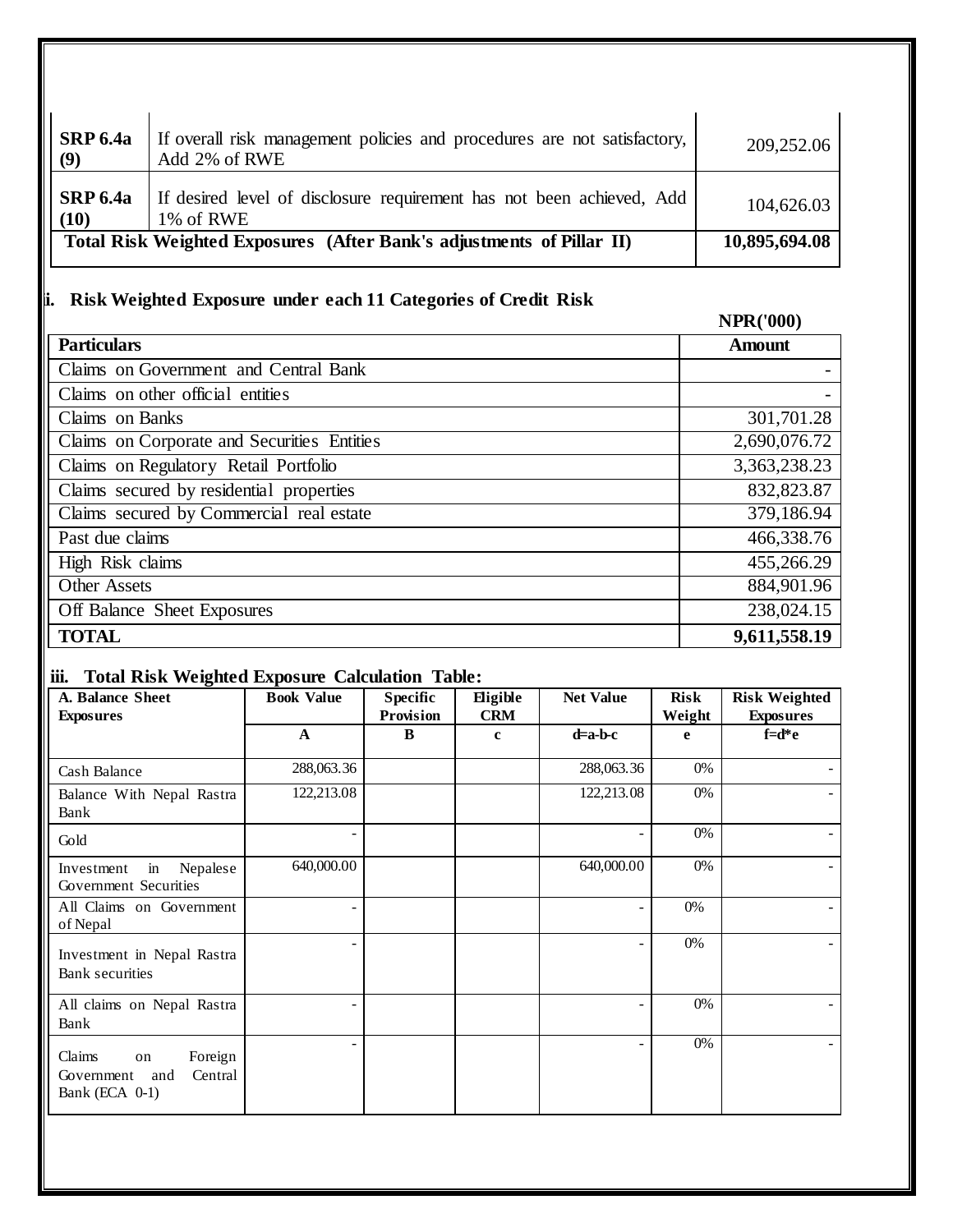| A. Balance Sheet<br><b>Exposures</b>                                          | <b>Book Value</b> | <b>Specific</b><br>Provision | Eligible<br><b>CRM</b> | <b>Net Value</b> | <b>Risk</b><br>Weight | <b>Risk Weighted</b><br><b>Exposures</b> |
|-------------------------------------------------------------------------------|-------------------|------------------------------|------------------------|------------------|-----------------------|------------------------------------------|
|                                                                               | $\mathbf{A}$      | $\bf{B}$                     | $\mathbf c$            | $d=a-b-c$        | e                     | $f = d * e$                              |
| Claims<br>Foreign<br>on<br>Government<br>and<br>Central<br>Bank (ECA -2)      |                   |                              |                        |                  | 20%                   |                                          |
| Claims<br>Foreign<br>on<br>Government and<br>Central<br>Bank (ECA -3)         |                   |                              |                        |                  | 50%                   |                                          |
| Claims<br>Foreign<br>on<br>Government<br>and<br>Central<br>Bank (ECA-4-6)     |                   |                              |                        |                  | 100%                  |                                          |
| Foreign<br>Claims<br>on<br>Central<br>Government<br>and<br>Bank (ECA -7)      |                   |                              |                        |                  | 150%                  |                                          |
| Claims On BIS, IMF, ECB,<br>EC and MDB's recognized<br>by the framework       |                   |                              |                        |                  | 0%                    |                                          |
| Claims on Other Multilateral<br>Development Banks                             |                   |                              |                        |                  | 100%                  |                                          |
| Claims on Domestic Public<br><b>Sector Entities</b>                           |                   |                              |                        |                  | 100%                  |                                          |
| Claims on Public<br>Sector<br>Entity (ECA 0-1)                                |                   |                              |                        | ÷,               | 20%                   |                                          |
| Claims on Public<br>Sector<br>Entity (ECA 2)                                  |                   |                              |                        |                  | 50%                   |                                          |
| Claims on Public<br>Sector<br>Entity (ECA 3-6)                                |                   |                              |                        |                  | 100%                  |                                          |
| Claims on Public Sector<br>Entity (ECA 7)                                     |                   |                              |                        |                  | 150%                  |                                          |
| Claims on domestic banks<br>that meet capital adequacy<br>requirements        | 1,508,506.38      |                              |                        | 1,508,506.38     | 20%                   | 301,701.28                               |
| Claims on domestic banks<br>that do not meet capital<br>adequacy requirements | 20,636.14         | 20,636.14                    |                        |                  | 100%                  |                                          |
| Claims on foreign<br>bank<br>(ECA Rating 0-1)                                 |                   |                              |                        |                  | 20%                   |                                          |
| Claims on foreign<br>bank<br>(ECA Rating 2)                                   |                   |                              | ä,                     |                  | 50%                   |                                          |
| Claims on foreign<br>bank<br>(ECA Rating 3-6)                                 |                   |                              |                        |                  | 100%                  |                                          |
| Claims on foreign<br>bank<br>(ECA Rating 7)                                   |                   |                              |                        |                  | 150%                  |                                          |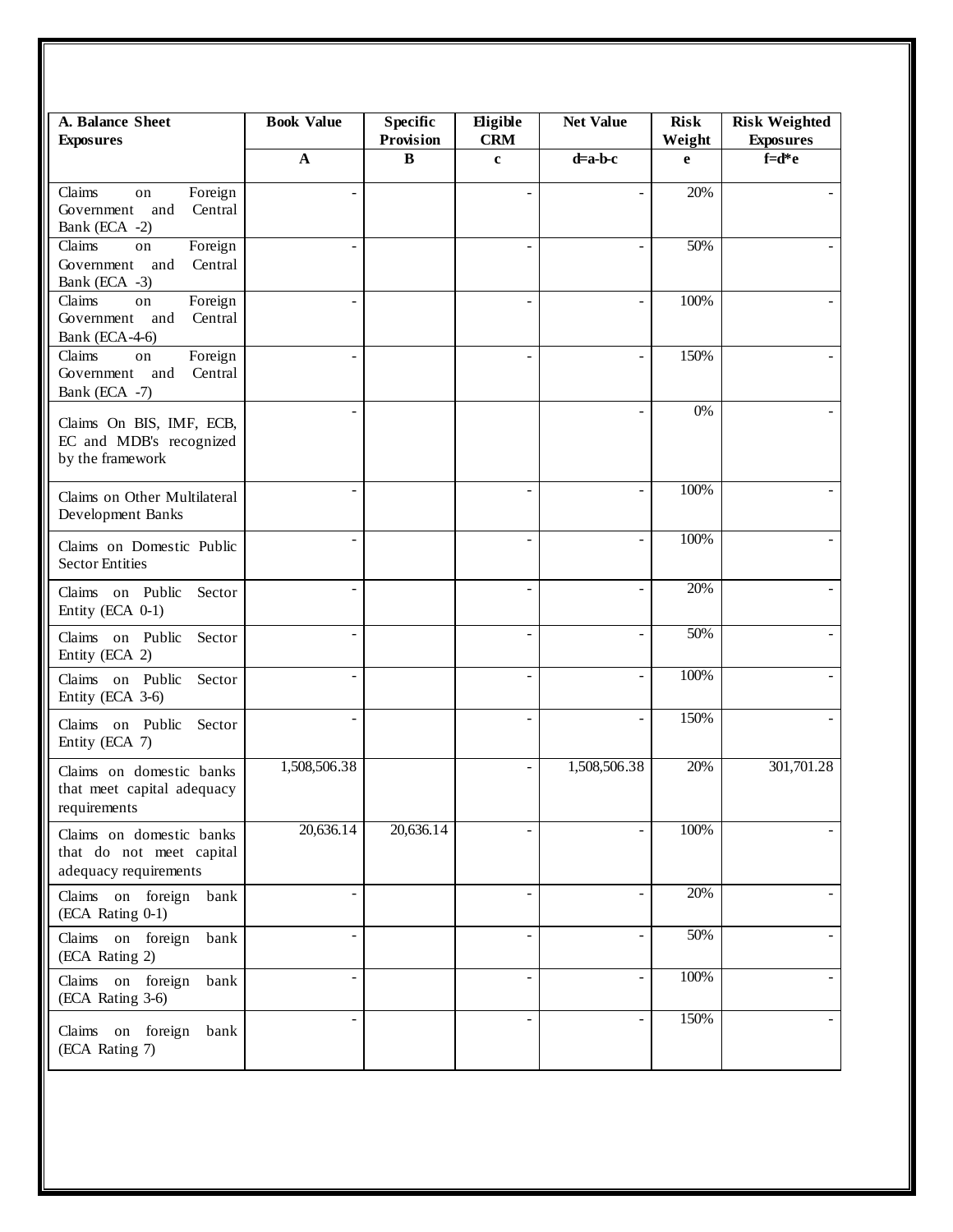| A. Balance Sheet<br><b>Exposures</b>                                                                                                                                         | <b>Book Value</b> | <b>Specific</b><br>Provision | <b>Eligible</b><br><b>CRM</b> | <b>Net Value</b> | <b>Risk</b><br>Weight | <b>Risk Weighted</b><br><b>Exposures</b> |
|------------------------------------------------------------------------------------------------------------------------------------------------------------------------------|-------------------|------------------------------|-------------------------------|------------------|-----------------------|------------------------------------------|
|                                                                                                                                                                              | $\mathbf A$       | $\bf{B}$                     | $\mathbf c$                   | $d=a-b-c$        | e                     | $f = d * e$                              |
| foreign<br>bank<br>Claims<br>on<br>incorporated<br>in<br><b>SAARC</b><br>region operating with a<br>buffer of 1% above their<br>respective regulatory capital<br>requirement |                   |                              |                               |                  | 20%                   |                                          |
| Claims<br>Domestic<br>on<br>Corporates (Unrated)                                                                                                                             | 2,690,076.72      |                              |                               | 2,690,076.72     | 100%                  | 2,690,076.72                             |
| Claims<br>Foreign<br>on<br>Corporates (ECA 0-1)                                                                                                                              | ÷                 |                              |                               |                  | 20%                   |                                          |
| Claims<br>Foreign<br>on<br>Corporates (ECA 2)                                                                                                                                |                   |                              |                               |                  | 50%                   |                                          |
| Claims<br>Foreign<br>on<br>Corporates (ECA 3-6)                                                                                                                              |                   |                              |                               |                  | 100%                  |                                          |
| Claims<br>Foreign<br>on<br>Corporates (ECA 7)                                                                                                                                |                   |                              |                               |                  | 150%                  |                                          |
| Regulatory Retail Portfolio<br>(Not Overdue)                                                                                                                                 | 4,581,872.18      |                              | 97,554.54                     | 4,484,317.64     | 75%                   | 3,363,238.23                             |
| Claims fulfilling all criterion<br>of regularity retail except<br>granularity                                                                                                |                   |                              |                               |                  | 100%                  |                                          |
| Claims<br>secured<br>by<br>residential properties                                                                                                                            | 1,304,189.22      |                              | $\blacksquare$                | 1,304,189.22     | 60%                   | 782,513.53                               |
| Claims not fully secured by<br>residential properties                                                                                                                        |                   |                              |                               |                  | 150%                  |                                          |
| Claims<br>secured<br>by<br>residential<br>properties<br>(Overdue)                                                                                                            | 83,720.55         | 33,410.20                    |                               | 50,310.34        | 100%                  | 50,310.34                                |
| Claims<br>secured<br>by<br>Commercial real estate                                                                                                                            | 379,186.94        |                              | $\overline{\phantom{a}}$      | 379,186.94       | 100%                  | 379,186.94                               |
| Past due claims (except for<br>claims secured by residential<br>properties)                                                                                                  | 511,909.27        | 201,016.77                   |                               | 310,892.50       | 150%                  | 466,338.76                               |
| High Risk claims                                                                                                                                                             | 303,510.86        |                              | $\overline{\phantom{a}}$      | 303,510.86       | 150%                  | 455,266.29                               |
| Lending Against Securities<br>(Bonds & Shares)                                                                                                                               | 253,184.41        |                              |                               | 253,184.41       | 100%                  | 253,184.41                               |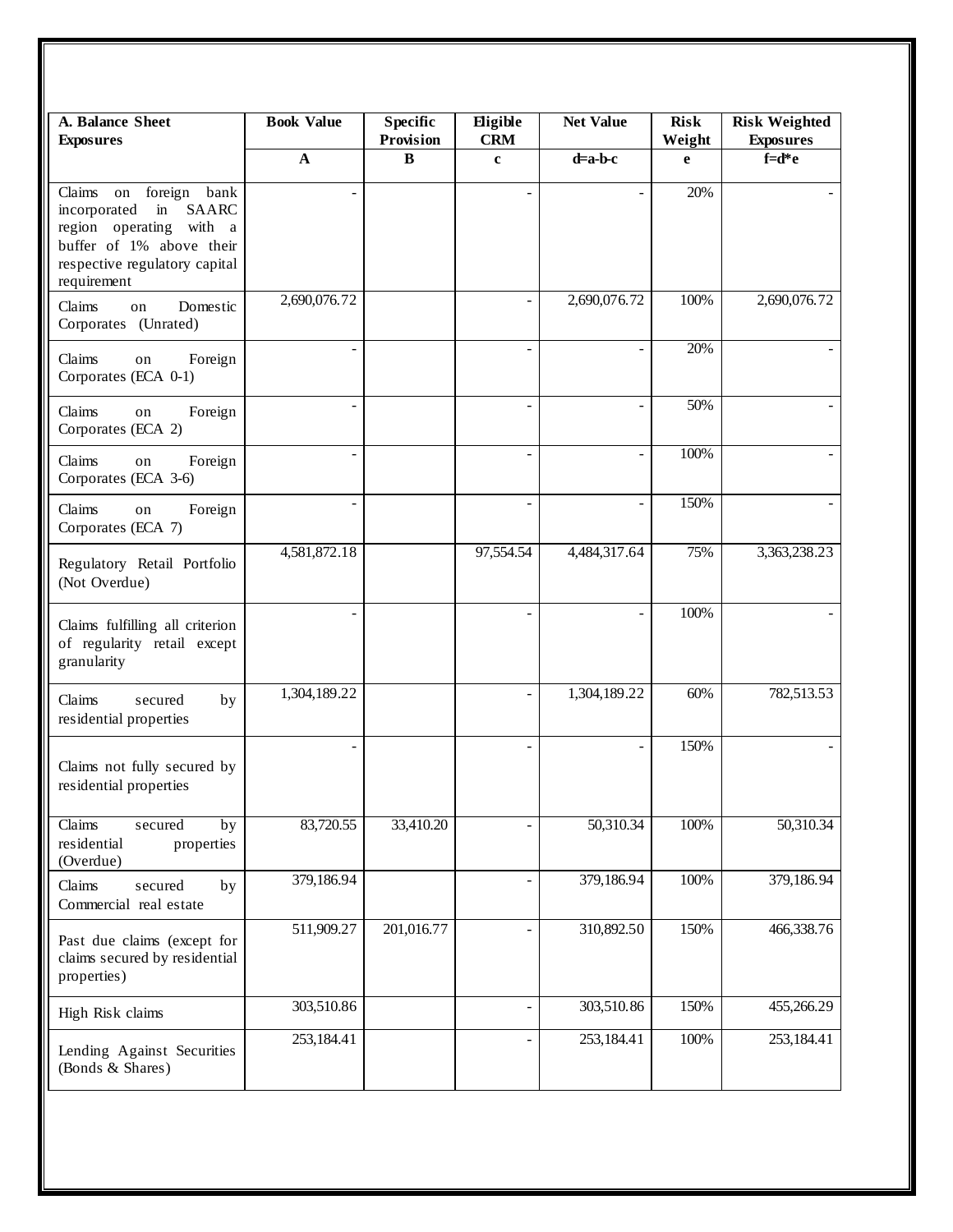| A. Balance Sheet<br><b>Exposures</b>                                                                          |     | <b>Book Value</b> |            | <b>Specific</b><br>Provision |          |                          | Eligible<br><b>CRM</b>   | <b>Net Value</b>         |                       | <b>Risk</b><br>Weight |                                          | <b>Risk Weighted</b><br><b>Exposures</b> |
|---------------------------------------------------------------------------------------------------------------|-----|-------------------|------------|------------------------------|----------|--------------------------|--------------------------|--------------------------|-----------------------|-----------------------|------------------------------------------|------------------------------------------|
|                                                                                                               |     | $\mathbf{A}$      |            | B                            |          |                          | $\mathbf{c}$             | $d=a-b-c$                |                       | e                     |                                          | $f = d * e$                              |
| Investments in equity and<br>other capital instruments of<br>institutions listed in stock<br>exchange         |     |                   | 108,833.57 |                              |          |                          |                          |                          | 108,833.57            | 100%                  |                                          | 108,833.57                               |
| Investments in equity and<br>other capital instruments of<br>institutions not listed in the<br>stock exchange |     |                   | 100,100.00 |                              |          |                          |                          |                          | 100,100.00            | 150%                  |                                          | 150,150.00                               |
| Staff<br>loan<br>secured<br>residential property                                                              | by  |                   | 101,775.03 |                              |          |                          |                          |                          | 101,775.03            | 50%                   |                                          | 50,887.52                                |
| Interest Receivable/claim on<br>government securities                                                         |     |                   |            |                              |          |                          |                          |                          |                       | 0%                    |                                          |                                          |
| Cash in transit and other cash<br>items in the process of<br>collection                                       |     |                   |            |                              |          |                          |                          |                          |                       | 20%                   |                                          |                                          |
| Other<br>Assets<br>(as<br>attachment)                                                                         | per |                   | 326,104.71 |                              | 4,258.25 |                          | $\overline{\phantom{0}}$ |                          | 321,846.46            | 100%                  |                                          | 321,846.46                               |
| TOTAL (A)                                                                                                     |     | 13,323,882.42     |            | 259,321.35                   |          |                          | 97,554.54                | 12,967,006.52            |                       |                       |                                          | 9,373,534.05                             |
| <b>B. Off Balance</b><br><b>Sheet Exposures</b>                                                               |     | <b>Book Value</b> |            | Specific<br>Provision        |          | Eligible<br><b>CRM</b>   |                          | <b>Net Value</b>         | <b>Risk</b><br>Weight |                       | <b>Risk Weighted</b><br><b>Exposures</b> |                                          |
| Revocable<br>Commitments                                                                                      |     |                   |            |                              |          |                          |                          | $\overline{\phantom{m}}$ | 0%                    |                       |                                          |                                          |
| <b>Bills</b> Under<br>Collection                                                                              |     |                   |            |                              |          |                          |                          | $\frac{1}{2}$            | $0\%$                 |                       | $\overline{a}$                           |                                          |
| Forward Exchange<br><b>Contract Liabilities</b>                                                               |     |                   |            |                              |          | $\overline{\phantom{a}}$ |                          | $\overline{\phantom{m}}$ | 10%                   |                       | $\overline{a}$                           |                                          |
| LC Commitments<br>With Original<br>Maturity Upto 6<br>months domestic<br>counterparty                         |     |                   |            |                              |          |                          |                          | $\overline{\phantom{a}}$ | 20%                   |                       |                                          |                                          |
| Foreign<br>counterparty (ECA<br>Rating 0-1)                                                                   |     |                   |            |                              |          | $\overline{a}$           |                          | $\frac{1}{2}$            | 20%                   |                       |                                          |                                          |
| Foreign<br>counterparty (ECA<br>Rating 2)                                                                     |     |                   |            |                              |          | $\blacksquare$           |                          | $\overline{a}$           | $\frac{1}{50\%}$      |                       |                                          |                                          |
| Foreign<br>counterparty (ECA<br>Rating 3-6)                                                                   |     |                   |            |                              |          |                          |                          | $\overline{a}$           | 100%                  |                       |                                          |                                          |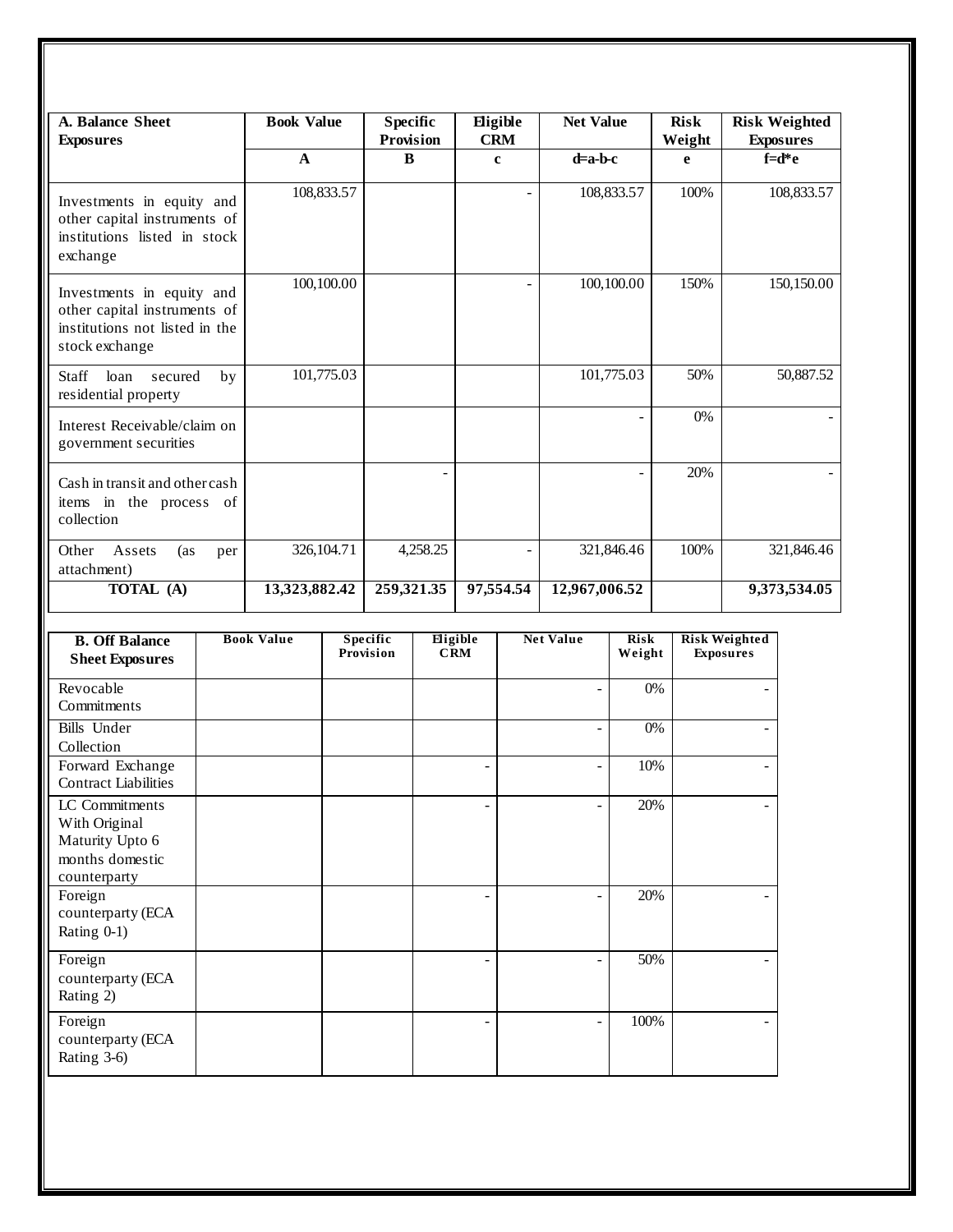| <b>B. Off Balance</b><br><b>Sheet Exposures</b>                                       | <b>Book Value</b> | Specific<br>Provision | Eligible<br>CRM          | <b>Net Value</b>         | <b>Risk</b><br>Weight | <b>Risk Weighted</b><br><b>Exposures</b> |
|---------------------------------------------------------------------------------------|-------------------|-----------------------|--------------------------|--------------------------|-----------------------|------------------------------------------|
| Foreign<br>counterparty (ECA<br>Rating 7)                                             |                   |                       |                          | $\overline{\phantom{m}}$ | 150%                  |                                          |
| LC Commitments<br>With Original<br>Maturity Over 6<br>months domestic<br>counterparty |                   |                       |                          | $\overline{a}$           | 50%                   |                                          |
| Foreign<br>counterparty (ECA<br>Rating 0-1)                                           |                   |                       |                          | $\overline{a}$           | 20%                   |                                          |
| Foreign<br>counterparty (ECA<br>Rating 2)                                             |                   |                       |                          | $\overline{a}$           | 50%                   |                                          |
| Foreign<br>counterparty (ECA<br>Rating 3-6)                                           |                   |                       |                          | $\overline{a}$           | 100%                  |                                          |
| Foreign<br>counterparty (ECA<br>Rating 7)                                             |                   |                       |                          | $\overline{a}$           | 150%                  |                                          |
| Bid Bond,<br>Performance Bond<br>and Counter<br>guarantee domestic<br>counterparty    | 85,448.93         |                       |                          | 85,448.93                | 40%                   | 34,179.57                                |
| Foreign<br>counterparty (ECA<br>Rating 0-1)                                           |                   |                       |                          | $\overline{a}$           | 20%                   |                                          |
| Foreign<br>counterparty (ECA<br>Rating 2)                                             |                   |                       |                          | $\overline{\phantom{0}}$ | 50%                   |                                          |
| Foreign<br>counterparty (ECA<br>Rating 3-6)                                           |                   |                       | $\overline{\phantom{a}}$ | $\overline{\phantom{a}}$ | 100%                  |                                          |
| Foreign<br>counterparty (ECA<br>Rating 7)                                             |                   |                       |                          | ÷,                       | 150%                  |                                          |
| Underwriting<br>commitments                                                           |                   |                       | $\overline{a}$           | $\overline{a}$           | 50%                   |                                          |
| Lending of Bank's<br>Securities or Posting<br>of Securities as<br>collateral          |                   |                       |                          | $\overline{a}$           | 100%                  |                                          |
| Repurchase<br>Agreements, Assets<br>sale with recourse                                |                   |                       |                          | $\overline{a}$           | 100%                  |                                          |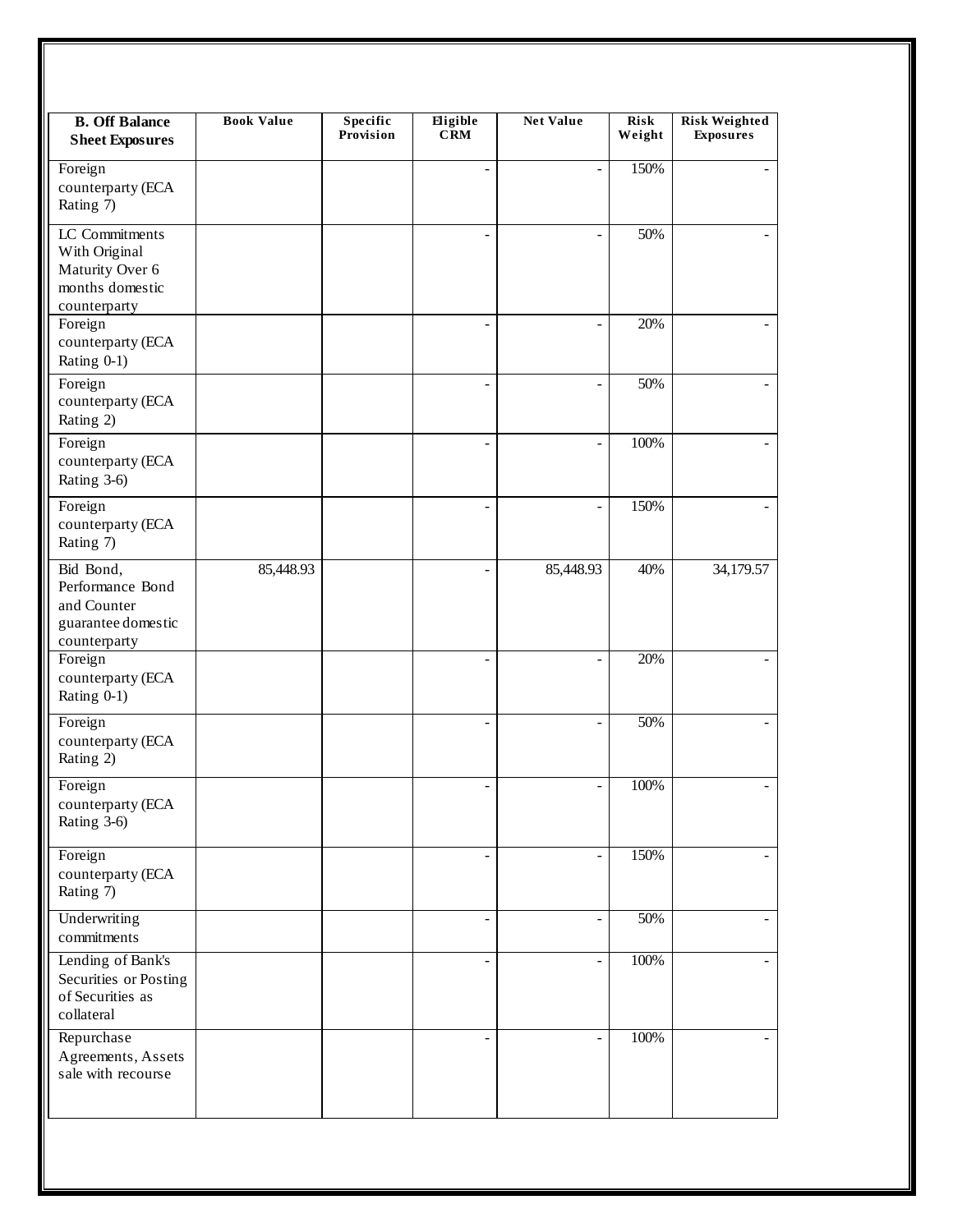| <b>B. Off Balance</b><br><b>Sheet Exposures</b>                                                                                                              | <b>Book Value</b> | Specific<br>Provision | Eligible<br><b>CRM</b> | <b>Net Value</b>         | <b>Risk</b><br>Weight | <b>Risk Weighted</b><br><b>Exposures</b> |
|--------------------------------------------------------------------------------------------------------------------------------------------------------------|-------------------|-----------------------|------------------------|--------------------------|-----------------------|------------------------------------------|
| Advance Payment<br>Guarantee                                                                                                                                 | 18,200.00         |                       |                        | 18,200.00                | 100%                  | 18,200.00                                |
| <b>Financial Guarantee</b>                                                                                                                                   |                   |                       | $\overline{a}$         | $\overline{\phantom{a}}$ | 100%                  |                                          |
| Acceptances and<br>Endorsements                                                                                                                              |                   |                       |                        | $\overline{a}$           | 100%                  |                                          |
| Unpaid portion of<br>Partly paid shares<br>and Securities                                                                                                    |                   |                       |                        | $\overline{a}$           | 100%                  |                                          |
| Irrevocable Credit<br>commitments (short<br>term)                                                                                                            | 886,162.83        |                       |                        | 886,162.83               | 20%                   | 177,232.57                               |
| <b>Irrevocable Credit</b><br>commitments (long<br>term)                                                                                                      |                   |                       |                        |                          | 50%                   |                                          |
| Claims on foreign<br>bank incorporated in<br>SAARC region<br>operating with a<br>buffer of 1% above<br>their respective<br>regulatory capital<br>requirement |                   |                       |                        |                          | 20%                   |                                          |
| Other Contingent<br>Liabilities                                                                                                                              | 8,412.01          |                       |                        | 8,412.01                 | 100%                  | 8,412.01                                 |
| <b>Unpaid Guarantee</b><br>Claims                                                                                                                            |                   |                       |                        |                          | 200%                  |                                          |
| TOTAL (B)                                                                                                                                                    | 998,223.76        | $\blacksquare$        |                        | 998,223.76               |                       | 238,024.15                               |
| <b>Total RWE for</b><br>credit Risk Before<br>Adjustment (A)<br>$+(B)$                                                                                       | 14,322,106.18     | 259,321.35            | 97,554.54              | 13,965,230.29            |                       | 9,611,558.19                             |
| <b>Adjustments under</b><br>Pillar II                                                                                                                        |                   |                       |                        |                          |                       |                                          |
| SRP 6.4a(3) - Add 10% of the loans & facilities in excess of Single Obligor Limits to RWE                                                                    |                   |                       |                        |                          |                       |                                          |
| SRP $6.4a(4)$ - Add 1% of the contract (sale) value in case of the sale of credit with recourse to<br><b>RWE</b>                                             |                   |                       |                        | $\overline{\phantom{0}}$ |                       |                                          |
| <b>RWE</b><br>for<br><b>Total</b><br>Credit Risk<br>after<br><b>Bank's</b><br>adjustments<br>under<br>Pillar II                                              | 14,322,106.18     | 259,321.35            | 97,554.54              | 13,965,230.29            |                       | 9,611,558.19                             |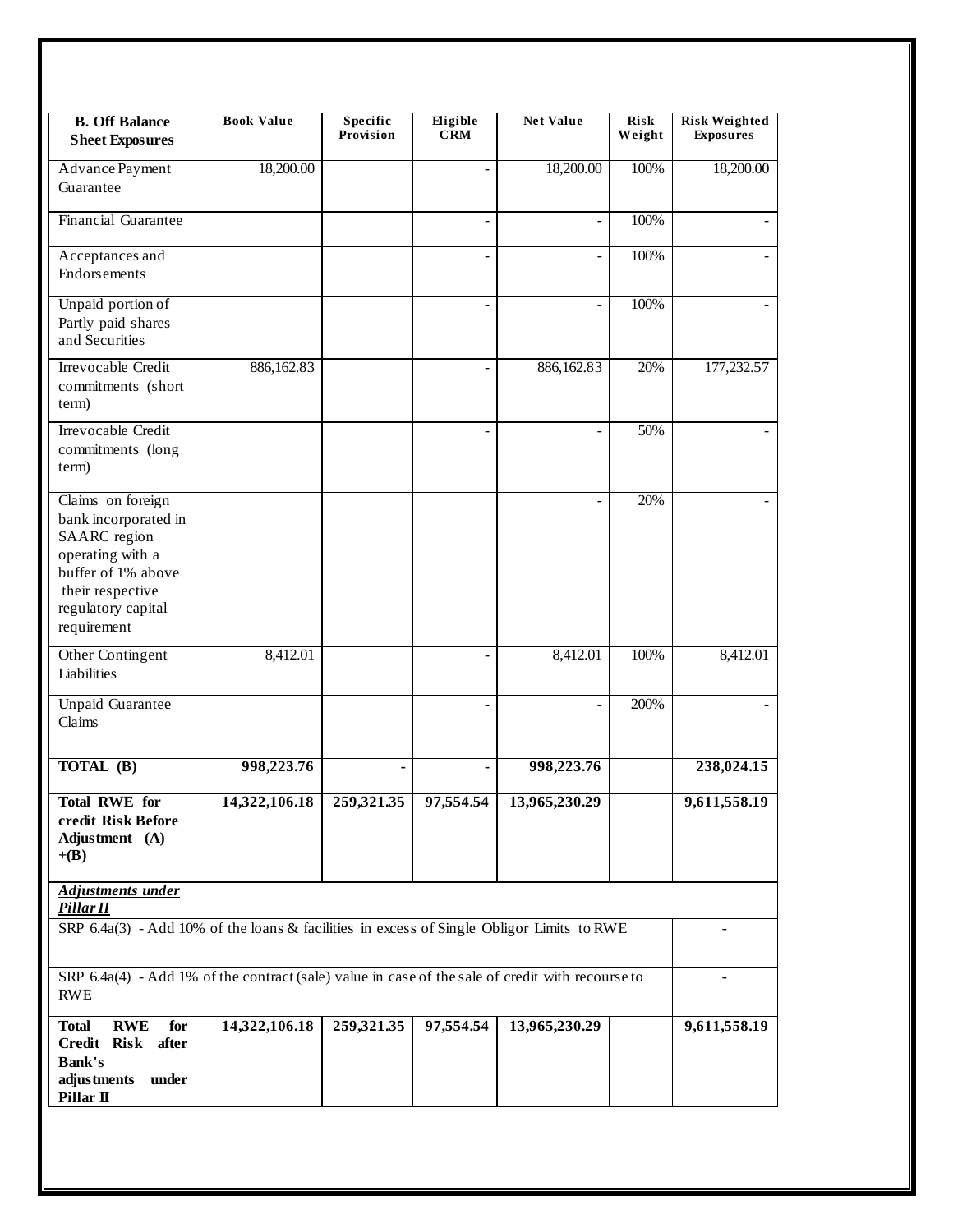#### **iv. Amount of Non-Performing Assets (Gross and Net Amount)**

|                    |                     |                  | (NPR'000)         |
|--------------------|---------------------|------------------|-------------------|
| <b>Particulars</b> | <b>Gross Amount</b> | <b>Provision</b> | <b>Net Amount</b> |
| Substandard        | 134,647.09          | 33,661.77        | 100,985.32        |
| Doubtful           | 169,666.54          | 96,409.65        | 73,256.90         |
| Loss               | 97,859.23           | 97,859.23        |                   |
| <b>Total</b>       | 402,172.87          | 227,930.66       | 174,242.22        |

#### **v. Non-Performing Assets (NPA) Ratios**

| <b>Particulars</b>          | Percentage |
|-----------------------------|------------|
| Gross NPA to Gross Advances | 3.89       |
| Net NPA to Net Advances     | 75         |

#### **vi. Movement of Non-Performing Assets**

|                    |                                         |                                        | (NPR'000)    |
|--------------------|-----------------------------------------|----------------------------------------|--------------|
| <b>Particulars</b> | <b>Closing Balance</b><br>(Ashadh 2078) | <b>Closing Balance</b><br>(Ashoj 2078) | Movement     |
| Substandard        | 150,246.58                              | 134,647.09                             | $-15,599.48$ |
| Doubtful           | 26,326.22                               | 169,666.54                             | 143,340.32   |
| Loss               | 124,181.51                              | 97,859.23                              | $-26,322.28$ |
| <b>Total</b>       | 300,754.31                              | 402,172.87                             | 101,418.56   |

#### **vii. Write off loans and Interest Suspense**

The bank has not written off any loans & advances during the first quarter of fiscal year 2078/79.

#### **viii. Movement in Loan Loss Provision**

|                    |                        |                        | (NPR'000) |
|--------------------|------------------------|------------------------|-----------|
| <b>Particulars</b> | <b>Closing Balance</b> | <b>Closing Balance</b> | Movement  |
|                    | (Ashadh 2078)          | (Ashoj 2078)           |           |
| Pass               | 112,163.49             | 115,236.73             | 3,073.24  |
|                    |                        |                        |           |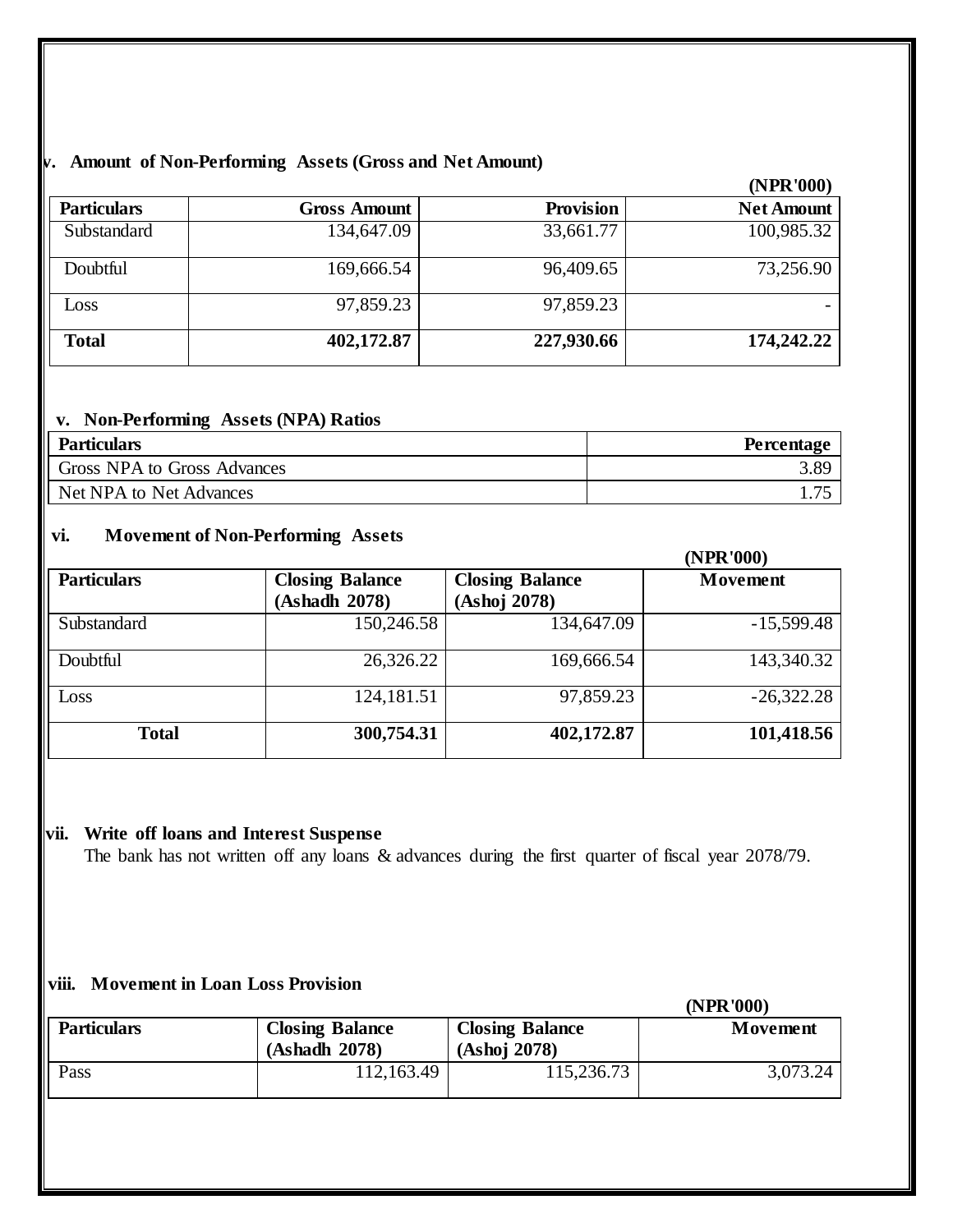| Watch list   | 53,476.37  | 45,750.62  | $-7,725.76$  |
|--------------|------------|------------|--------------|
| Substandard  | 37,561.64  | 33,661.77  | $-3,899.87$  |
| Doubtful     | 13,163.11  | 96,409.65  | 83,246.54    |
| Loss         | 124,181.51 | 97,859.23  | $-26,322.28$ |
| <b>Total</b> | 340,546.13 | 388,918.00 | 48,371.87    |

## **ix. Movement in Interest Suspense**

|                    |                                         |                                        | (NPR'000) |
|--------------------|-----------------------------------------|----------------------------------------|-----------|
| <b>Particulars</b> | <b>Closing Balance</b><br>(Ashadh 2078) | <b>Closing Balance</b><br>(Ashoj 2078) | Movement  |
| Interest Suspense  | 126,205.20                              | 157,362.13                             | 31,156.92 |

#### **x. Details of Additional Loan Loss Provision**

|                    | (NPK 000)       |
|--------------------|-----------------|
| <b>Particulars</b> | <b>Movement</b> |
| Pass               |                 |
| Watch list         |                 |
| Substandard        |                 |
| Doubtful           |                 |
| Loss               |                 |
| <b>Total</b>       |                 |

#### **xi. Segregation of the Bank's Investment portfolio**

Investments are segregated as under:

|                                                  | (NPR'000)     |
|--------------------------------------------------|---------------|
| <b>Particulars</b>                               | <b>Amount</b> |
| Investment securities measured at amortized cost |               |
| Investment in equity measured at FVTOCI          | 184,375.66    |
| Investment in unquoted associates                |               |
| Other Trading Assets                             | 640,000.00    |
| <b>Total</b>                                     | 824,375.66    |

# **3. Risk Management Function**

The bank has a risk management system to identify, assess, monitor the risk inherent in banking operation such as credit risk, market risk, liquidity risk, operation risk, capital adequacy and provide

#### $(1000)$